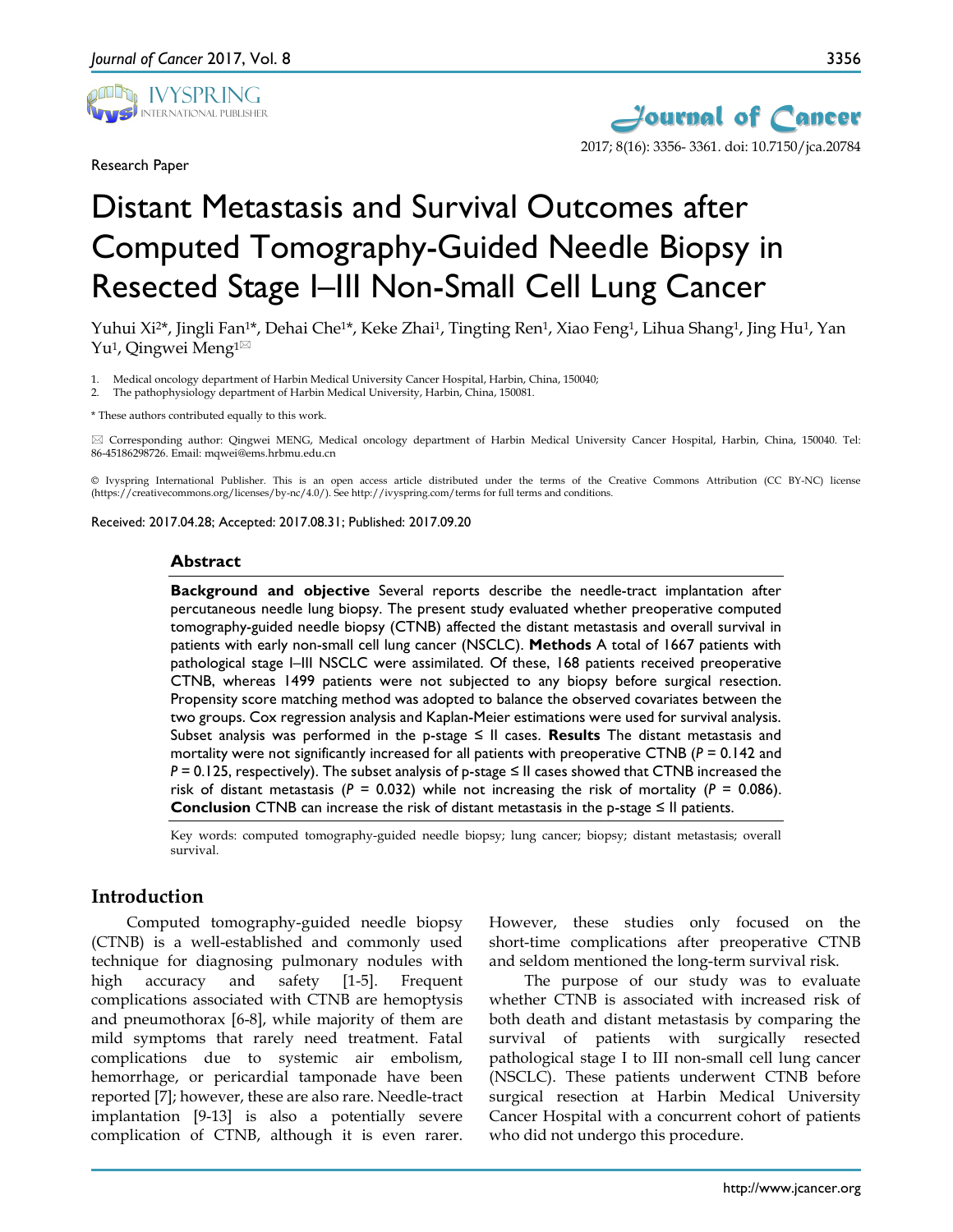## **Patients and Methods**

### **Patients**

This retrospective study was approved by Harbin Medical University Cancer Hospital. We identified 2604 patients with NSCLC p-stage I–III who were treated with curative resection between Jan 1, 2011 and Dec 31, 2014, in our hospital. Of these patients in the database, 937 were excluded as they were lost to follow-up  $(n = 72)$  or transbronchial biopsy was performed before surgical resection (n = 865). Thus, 168 patients received CTNB, and 1499 patients did not undergo biopsy before surgical resection on whom the retrospective study was conducted (Fig.1). The patients were staged according to the seventh edition of the American Joint Cancer Committee criteria.

### **Methods**

Primary outcome variables included distant metastasis-free survival (DMFS) and overall survival (OS). Distant metastasis was defined as any recurrence in pleura, contralateral lung, extrathoracic metastatic disease, or appearance of malignant pleural or pericardial effusions. DMFS was defined as the time from surgery until the first diagnosis of distant metastasis or the last follow-up. Overall survival was defined as the time from surgery to death or last follow-up. Kaplan-Meier method estimated the

survival periods.

To compare the differences in the baseline characteristics between CTNB and non-biopsy groups, chi-square tests were used. To balance the observed covariates between CTNB and non-biopsy groups, the propensity score matching method [14] was adopted. Cox regression method was used to analyze the hazard ratios (HRs) and 95% confidence intervals (CIs) for both mortality and distant metastasis of CTNB group as compared to the non-biopsy group.

Propensity score matching was performed using R v.2.15, (R Foundation for Statistical Computing, Vienna, Austria). Descriptive analysis, Cox regression, and Kaplan-Meier method were carried out using Statistical Product and Service Solutions (SPSS) v. 22.0. Statistical significance was set at 0.05, and all tests were two-tailed.

#### Puncture technique

Percutaneous transthoracic needle biopsies were performed with CT-guided needle biopsy by radiologists with more than 10 years of experience. Specimens were repeatedly obtained until sufficient material had been collected for pathological examination or until the patient began coughing. The type of biopsy needle was PRECISA 18 GX150MM (HS Hospital Service S.P.A, Italy).



**Figure 1. The flow chart of patient selection.** NSCLC, non-small cell lung cancer. CTNB, computed tomography-guided needle biopsy.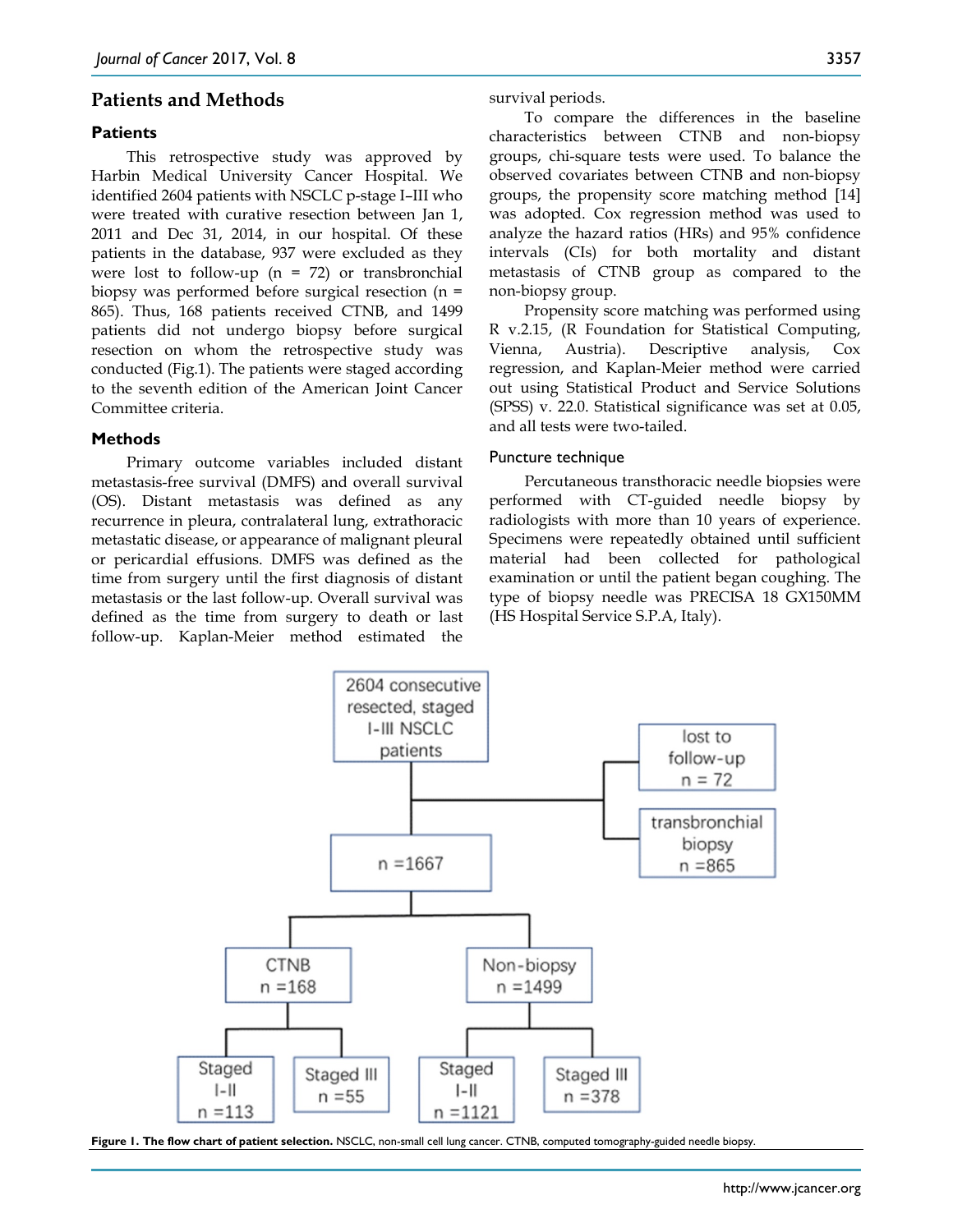## **Results**

#### **Baseline characteristics of patients at diagnosis**

Of the 1667 patients, 168 (10.08%) underwent CTNB before surgical resection, and 1499 patients (89.92%) were not subjected to any biopsy before surgical resection in the same period. Clinical characteristics of patients are summarized in Table 1. In the entire cohort, no differences were observed between the two groups with respect to age, gender, N stage, location, as well as, adjuvant radiotherapy. However, CTNB group had poor T stage (10.72% *vs.*  7.20% stage ≥ T3; *P <* 0.001), poor TNM stage (32.74% *vs.* 25.22% stage III; *P <* 0.001), less adenocarcinoma (69.64% *vs.* 83.59%; *P <* 0.001), and more adjuvant chemotherapy (51.79% *vs.* 31.02%; *P* < 0.001) as compared to the non-biopsy group. Propensity score matching was performed on these patients with the ratio 1:1, resulting in 168 patients in both the CTNB and non-biopsy groups, respectively. Matching by propensity score achieved an adequate balance between both groups (Table 1).

When patients were categorized according to

 $pTNM$  stages with p-stage  $\leq$  II, 113 patients comprised the CTNB group, and 1121 patients formed the non-biopsy group; propensity score matching was also performed in these patients. Variables among the two groups were not statistically significant in the matched patients (Table 2).

## **Survival curves of DMFS and OS**

DMFS and OS were significantly poorer in the CTNB group than the non-biopsy group (*P =* 0.006 and  $P = 0.005$ , respectively; Fig. 2). However, the differences were not statistically significant after matched by propensity score  $(P = 0.142$  and  $P = 0.125$ , respectively; Fig. 2).

When analyzed in the stage  $\leq$  II subgroup, DMFS and OS were also significantly poorer in the CTNB group than the non-biopsy group ( $P < 0.001$  and  $P =$ 0.002, respectively; Fig. 3). DMFS was also significantly poorer in the CTNB group than in the non-biopsy group after matched by the propensity score (*P =* 0.032, Fig. 3), whereas a statistically significant difference was not observed in OS among the two groups  $(P = 0.086, Fig. 3)$ .

**Table 1.** Characteristics of patients treated with CTNB vs. non-biopsy in the observational dataset and after propensity score matching for patients with p-stage I–III.

| Variables        | Observational dataset ( $n = 1667$ ) |              |            | Propensity score-matched dataset ( $n = 336$ ) |             |         |  |
|------------------|--------------------------------------|--------------|------------|------------------------------------------------|-------------|---------|--|
|                  | <b>CTNB</b>                          | Non-biopsy   | p value    | CTNB                                           | Non-biopsy  | p value |  |
|                  | $n = 168\%$                          | $n = 1499\%$ |            | $n = 168\%$                                    | $n = 168\%$ |         |  |
| Age              |                                      |              | 0.858      |                                                |             | 0.323   |  |
| $\geq 60$        | 79 (47.02)                           | 694 (46.30)  |            | 79 (47.02)                                     | 70 (41.67)  |         |  |
| < 60             | 89 (52.98)                           | 805 (53.70)  |            | 89 (52.98)                                     | 98 (58.33)  |         |  |
| Gender           |                                      |              | 0.511      |                                                |             | 1.000   |  |
| Male             | 90 (53.57)                           | 763 (50.90)  |            | 90 (53.57)                                     | 90 (53.57)  |         |  |
| Female           | 78 (46.43)                           | 736 (49.10)  |            | 78 (46.43)                                     | 78 (46.43)  |         |  |
| T stage          |                                      |              | $< 0.001*$ |                                                |             | 0.989   |  |
| $\mathbf{1}$     | 45 (26.78)                           | 691 (46.10)  |            | 45 (26.78)                                     | 46 (27.38)  |         |  |
| $\overline{2}$   | 105(62.50)                           | 700 (46.70)  |            | 105(62.50)                                     | 105(62.50)  |         |  |
| 3                | 13 (7.74)                            | 60(4.00)     |            | 13(7.74)                                       | 13(7.74)    |         |  |
| $\overline{4}$   | 5(2.98)                              | 48 (3.20)    |            | 5(2.98)                                        | 4(2.38)     |         |  |
| N stage          |                                      |              | 0.064      |                                                |             | 0.359   |  |
| $\boldsymbol{0}$ | 96 (57.14)                           | 990 (66.04)  |            | 96 (57.14)                                     | 102 (60.72) |         |  |
| $\mathbf{1}$     | 22 (13.10)                           | 169 (11.28)  |            | 22(13.10)                                      | 27 (16.07)  |         |  |
| $\overline{2}$   | 50 (29.76)                           | 340 (22.68)  |            | 50 (29.76)                                     | 39 (23.21)  |         |  |
| TNM stage        |                                      |              | $< 0.001*$ |                                                |             | 0.145   |  |
| Ι                | 71 (42.26)                           | 890 (59.37)  |            | 71 (42.26)                                     | 89 (52.98)  |         |  |
| $\rm II$         | 42 (25.00)                           | 231 (15.41)  |            | 42 (25.00)                                     | 34 (20.24)  |         |  |
| III              | 55 (32.74)                           | 378 (25.22)  |            | 55 (32.74)                                     | 45 (26.78)  |         |  |
| Location         |                                      |              | 0.825      |                                                |             | 0.850   |  |
| Central          | 16(9.52)                             | 135 (9.01)   |            | 16(9.52)                                       | 15(8.93)    |         |  |
| Peripheral       | 152 (90.48)                          | 1364 (90.99) |            | 152 (90.48)                                    | 153 (91.07) |         |  |
| Pathology        |                                      |              | $< 0.001*$ |                                                |             | 0.991   |  |
| Ad               | 117 (69.64)                          | 1253 (83.59) |            | 117 (69.64)                                    | 116 (69.05) |         |  |
| Scc              | 36 (21.43)                           | 184 (12.27)  |            | 36 (21.43)                                     | 37 (22.02)  |         |  |
| Others           | 15(8.93)                             | 62(4.14)     |            | 15(8.93)                                       | 15 (8.93)   |         |  |
| Chemotherapy#    |                                      |              | $< 0.001*$ |                                                |             | 1.000   |  |
| Yes              | 87 (51.79)                           | 465 (31.02)  |            | 87 (51.79)                                     | 87 (51.79)  |         |  |
| No               | 81 (48.21)                           | 1034 (68.98) |            | 81 (48.21)                                     | 81 (48.21)  |         |  |
| Radiotherapy#    |                                      |              | 0.474      |                                                |             | 0.557   |  |
| Yes              | 7(4.17)                              | 47 (3.14)    |            | 7(4.17)                                        | 5(2.98)     |         |  |
| N <sub>o</sub>   | 161 (95.83)                          | 1452 (96.86) |            | 161 (95.83)                                    | 163 (97.02) |         |  |

#: adjuvant therapy. \**P <* 0.05.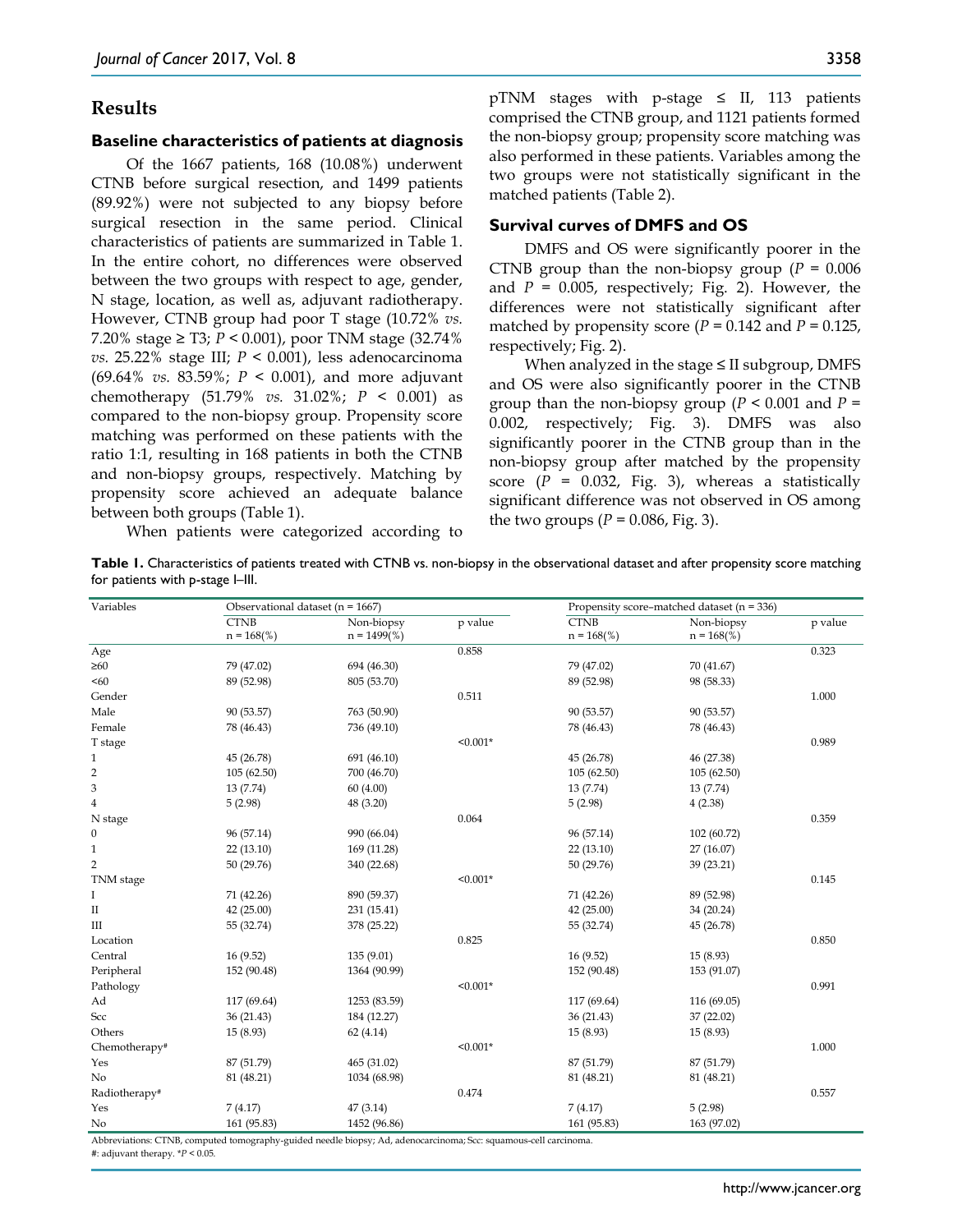**Table 2.** Characteristics of patients treated with CTNB vs. non-biopsy in the observational data set and after propensity score matching for patients with p-stage  $\leq$  II.

| Clinical factors | observational data set (n=1234) |              |            |             | Propensity score-matched cohort (n=226) |         |  |  |
|------------------|---------------------------------|--------------|------------|-------------|-----------------------------------------|---------|--|--|
|                  | <b>CTNB</b>                     | non-biopsy   | p value    | <b>CTNB</b> | non-biopsy                              | p value |  |  |
|                  | $n=113\%$                       | $n=1121(\%)$ |            | $n=113(\%)$ | $n=113(\%)$                             |         |  |  |
| Age              |                                 |              | 0.698      |             |                                         | 0.690   |  |  |
| $\geq 60$        | 57(50.44)                       | 544(48.53)   |            | 57(50.44)   | 60(53.10)                               |         |  |  |
| < 60             | 56(49.56)                       | 577(51.47)   |            | 56(49.56)   | 53(46.90)                               |         |  |  |
| Gender           |                                 |              | 0.791      |             |                                         | 0.894   |  |  |
| Male             | 58(51.33)                       | 590(52.63)   |            | 58(51.33)   | 59(52.21)                               |         |  |  |
| female           | 55(48.67)                       | 531(47.37)   |            | 55(48.67)   | 54(47.79)                               |         |  |  |
| T stage          |                                 |              | $< 0.001*$ |             |                                         | 0.396   |  |  |
| $\mathbf{1}$     | 30(26.55)                       | 586(52.27)   |            | 30(26.55)   | 27(23.89)                               |         |  |  |
| $\overline{2}$   | 78(69.03)                       | 502(44.78)   |            | 78(69.03)   | 76(67.26)                               |         |  |  |
| 3                | 5(4.42)                         | 33(2.94)     |            | 5(4.42)     | 10(8.85)                                |         |  |  |
| N stage          |                                 |              | 0.448      |             |                                         | 0.857   |  |  |
| $\boldsymbol{0}$ | 94(83.19)                       | 962(85.82)   |            | 94(83.19)   | 95(84.07)                               |         |  |  |
| $\mathbf{1}$     | 19(16.81)                       | 159(14.18)   |            | 19(16.81)   | 18(15.93)                               |         |  |  |
| TNM stage        |                                 |              | $< 0.001*$ |             |                                         | 0.087   |  |  |
| Ι                | 71(62.83)                       | 890(79.39)   |            | 71(62.83)   | 83(73.45)                               |         |  |  |
| $\mathbf{I}$     | 42(37.17)                       | 231(20.61)   |            | 42(37.17)   | 30(26.55)                               |         |  |  |
| Location         |                                 |              | 0.319      |             |                                         | 0.391   |  |  |
| Central          | 8(7.08)                         | 112(9.99)    |            | 8(7.08)     | 5(4.42)                                 |         |  |  |
| Peripheral       | 105(92.92)                      | 1009(90.01)  |            | 105(92.92)  | 108(95.58)                              |         |  |  |
| Pathology        |                                 |              | $0.001*$   |             |                                         | 0.840   |  |  |
| Ad               | 78(69.03)                       | 919(81.98)   |            | 78(69.03)   | 82(72.57)                               |         |  |  |
| Scc              | 24(21.24)                       | 162(14.45)   |            | 24(21.24)   | 21(18.59)                               |         |  |  |
| Others           | 11(9.73)                        | 40(3.57)     |            | 11(9.73)    | 10(8.85)                                |         |  |  |
| Chemotherapy#    |                                 |              | $< 0.001*$ |             |                                         | 0.506   |  |  |
| Yes              | 57(50.44)                       | 275(24.53)   |            | 57(50.44)   | 52(46.02)                               |         |  |  |
| No               | 56(49.56)                       | 846(75.47)   |            | 56(49.56)   | 61(53.98)                               |         |  |  |
| Radiotherapy#    |                                 |              | 0.143      |             |                                         | 0.313   |  |  |
| Yes              | 3(2.65)                         | 12(1.07)     |            | 3(2.65)     | 1(0.89)                                 |         |  |  |
| No               | 110(97.35)                      | 1109(98.93)  |            | 110(97.35)  | 112(99.11)                              |         |  |  |

Abbreviations: CTNB, computed tomography-guided needle biopsy; Ad, adenocarcinoma; Scc: squamous-cell carcinoma.

#: adjuvant therapy. \**P <* 0.05.



**Figure 2. Distant metastasis free survival (DMFS) and overall survival (OS) rates in patients with stage I–III lung cancer.** (A) DMFS was significantly reduced in the CTNB group in comparison to the non-CTNB group (CTNB group, n = 168; non-biopsy group, n = 1499; *P =* 0.006, log-rank test). (B) OS was significantly reduced in the CTNB group as compared to the non-biopsy group (CTNB group, n = 168; non-CTNB group, n = 1499; *P =* 0.005, log-rank test). (C) DMFS was similar for the two groups in the matched cohort (CTNB group, n = 168; non-CTNB group, n = 168; *P =* 0.142, log-rank test). (D) OS was similar for the two groups in the matched cohort (CTNB group, n = 168; non-CTNB group, n = 168; *P =* 0.125, log-rank test). DMFS: distant metastasis free survival. OS: overall survival.



**Figure 3. DMFS and OS rates in patients with stage I–II lung cancer.**  (A) DMFS was significantly reduced in the CTNB group as compared to the non-CTNB group (CTNB group, n = 113; non-CTNB group, n = 1121; *P <*0.001, log-rank test). (B) OS was significantly reduced in the CTNB group as compared to the non-CTNB group (CTNB group, n = 113; non-CTNB group, n = 1121; *P =* 0.002, log-rank test). (C) DMFS was significantly reduced in the CTNB group as compared to the non-CTNB group in the matched cohort (CTNB group, n = 113; non-CTNB group, n = 113; *P =* 0.032, log-rank test). (D) OS was similar for the two groups in the matched cohort (CTNB group, n = 113; non-CTNB group, n = 113; *P =* 0.086, log-rank test). DMFS: distant metastasis free survival. OS: overall survival.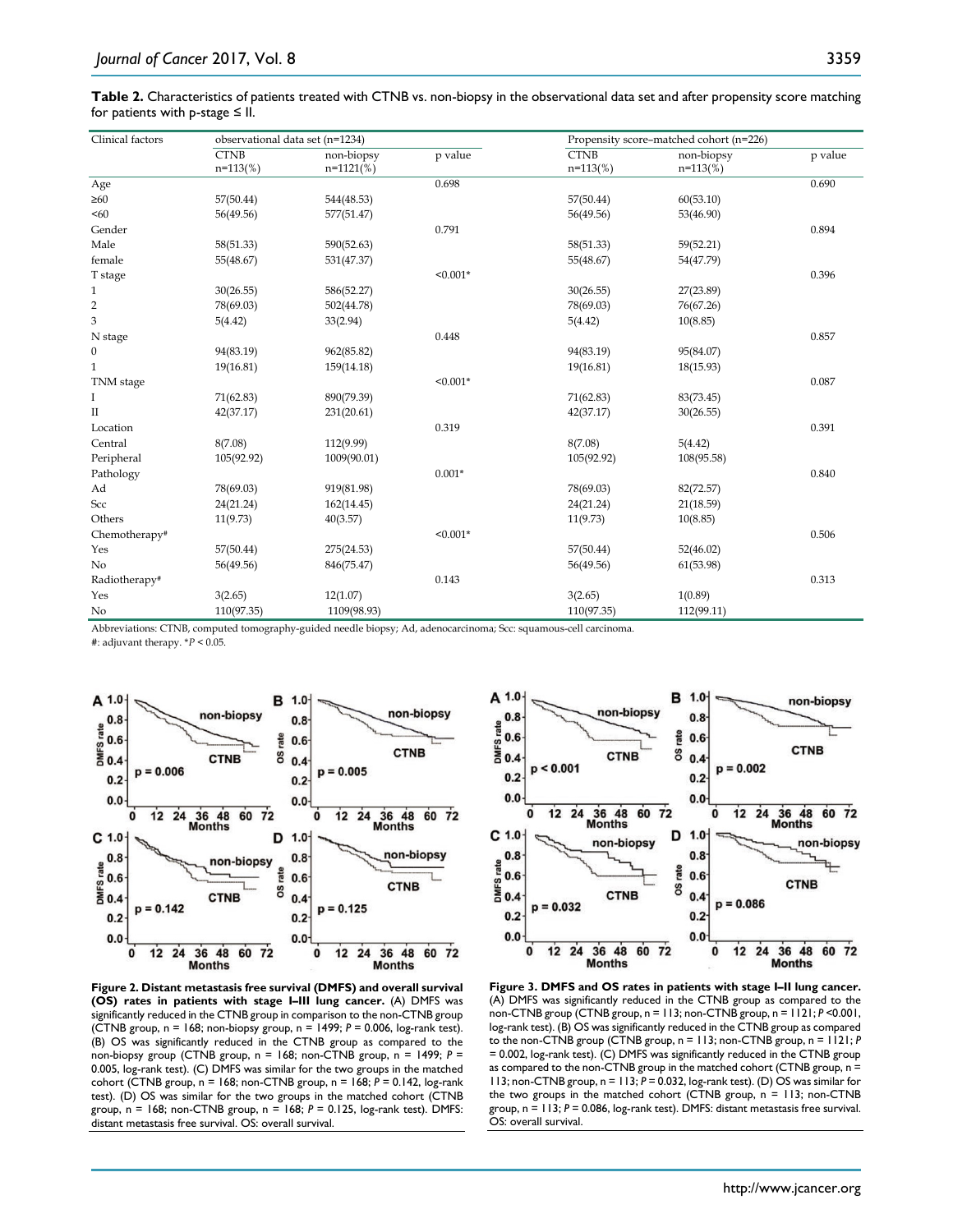**Table 3.** Univariable and multivariable analyses of predictors of DMFS and OS for propensity score-matched cohort in p-stage I–III patients

| Variable                        |           | Univariable analysis of DMFS |             | Univariable analysis of OS |             |             |  |
|---------------------------------|-----------|------------------------------|-------------|----------------------------|-------------|-------------|--|
|                                 | <b>HR</b> | 95%CI                        |             | HR                         | 95%CI       | p value     |  |
| Age( $\geq 60$ v <60)           | 1.478     | 1.016-2.150                  | $0.041**$   | 1.569                      | 1.031-2.387 | $0.036**$   |  |
| Gender (female $v$ male)        | 0.867     | 0.595-1.263                  | 0.458       | 0.709                      | 0.464-1.086 | 0.114       |  |
| T stage                         | 1.329     | 1.024-1.726                  | $0.033*$    | 1.280                      | 0.952-1.721 | 0.103       |  |
| N stage                         | 1.636     | 1.334-2.008                  | $< 0.001**$ | 1.754                      | 1.395-2.205 | $< 0.001**$ |  |
| Location (Peripheral v Central) | 0.675     | 0.391-1.165                  | 0.158       | 0.589                      | 0.332-1.044 | 0.070       |  |
| Pathology                       |           |                              |             |                            |             |             |  |
| Scc $v$ Ad                      | 0.558     | 0.314-0.991                  | $0.046**$   | 0.654                      | 0.333-1.283 | 0.216       |  |
| Others $v$ Ad                   | 0.660     | 0.344-1.264                  | 0.210       | 0.886                      | 0.421-1.863 | 0.750       |  |
| Chemotherapy#                   | 0.859     | $0.590 - 1.250$              | 0.428       | 0.584                      | 0.382-0.892 | $0.013**$   |  |
| CTNB or non-biopsy              | 1.323     | 0.909-1.927                  | 0.144       | 1.388                      | 0.911-2.114 | 0.127       |  |
| Radiotherapy#                   | 1.231     | 0.502-3.022                  | 0.650       | 1.526                      | 0.619-3.764 | 0.359       |  |

Abbreviations: CTNB, computed tomography-guided needle biopsy; Ad, adenocarcinoma; Scc: squamous-cell carcinoma; HR, hazard ratio; CI, confidence interval. \*variables were Statistical significance in univariable analysis; \*\*variables were also Statistical significance in multivariable analysis. #: adjuvant therapy.

|           | Table 4. Univariable and multivariable analyses of predictors of DMFS and OS for propensity score-matched cohort in p-stage $\leq$ II |  |  |  |  |  |
|-----------|---------------------------------------------------------------------------------------------------------------------------------------|--|--|--|--|--|
| patients. |                                                                                                                                       |  |  |  |  |  |

| Clinical factors                |             | Univariable analysis of DMFS |           |           | Univariable analysis of OS |           |  |  |
|---------------------------------|-------------|------------------------------|-----------|-----------|----------------------------|-----------|--|--|
|                                 | HR<br>95%CI |                              | p value   | <b>HR</b> | 95%CI                      | p value   |  |  |
| Age ( $\geq 60$ v < 60)         | 1.057       | 0.646-1.730                  | 0.824     | 1.515     | 0.844-2.718                | 0.164     |  |  |
| Gender (female $v$ male)        | 0.815       | 0.497-1.337                  | 0.418     | 0.630     | 0.351-1.132                | 0.122     |  |  |
| T stage                         | 1.202       | 0.770-1.877                  | 0.419     |           | 0.592-1.690                | 1.000     |  |  |
| N stage                         | 2.387       | 1.380-4.127                  | $0.002**$ | 2.236     | 1.198-4.175                | $0.011**$ |  |  |
| Location (Peripheral v Central) | 0.645       | 0.259-1.608                  | 0.347     | 0.640     | 0.230-1.781                | 0.640     |  |  |
| pathology                       |             |                              |           |           |                            |           |  |  |
| Scc $v$ Ad                      | 0.363       | 0.191-0.690                  | $0.002**$ | 0.386     | 0.184-0.812                | $0.012**$ |  |  |
| Others $v$ Ad                   | 0.326       | 0.141-0.758                  | $0.009**$ | 0.390     | 0.150-1.013                | 0.053     |  |  |
| Chemotherapy#                   | 1.445       | 0.876-2.384                  | 0.250     | 0.822     | 0.466-1.452                | 0.500     |  |  |
| CTNB or non-biopsy              | 1.720       | 1.041-2.844                  | $0.034**$ | 1.652     | 0.951-2.948                | 0.090     |  |  |
| Radiotherapy#                   | 3.829       | 1.194-12.280                 | $0.024*$  | 3.891     | 1.205-12.568               | $0.023*$  |  |  |

Abbreviations: CTNB, computed tomography-guided needle biopsy; Ad, adenocarcinoma; Scc: squamous-cell carcinoma; HR, hazard ratio; CI, confidence interval. \*variables were Statistical significance in univariable analysis; \*\*variables were also Statistical significance in multivariable analysis. #: adjuvant therapy.

## **Univariable and multivariable analysis (relationship between clinical variables and DMFS and OS)**

As is shown in Table 3, during the analysis of all the patients, factors associated with reduced DMFS in the univariable analysis included age > 60 years, adenocarcinoma, and increasing pathological T and N stage. Then, these variables were entered into a backward multivariate analysis and demonstrated that age > 60 years, adenocarcinoma, and growing pathological N stage were unfavorable prognostic factors of DMFS. Three clinical variables, including age > 60 years, poor N stage, and absence of adjuvant chemotherapy, were associated with reduced OS in the univariable analysis as well as in multivariate analysis (Table 3).

When analyzed in p-stage  $\leq$  II subgroup, the factors associated with reduced DMFS in the univariable analysis included CTNB, increasing pathological N stage, adenocarcinoma and radiotherapy. Then, these variables were entered into a backward multivariate analysis and demonstrated that CTNB, N stage, and adenocarcinoma were unfavorable prognostic factors of DMFS (Table 4). When examining the predictors of OS, poor N stage, non-radiotherapy, and adenocarcinoma were associated with reduced OS in univariable analysis. When these were analyzed by a backward multivariate analysis, N stage and adenocarcinoma were found to be independent predictors of OS survival (Table 4).

# **Discussion**

In our study, the distant metastasis and mortality were not significantly increased after CTNB in p-stage I–III lung cancer patients (*P =* 0.142 and *P =* 0.125, respectively). The subset analysis of p-stage  $\leq$  II cases showed that CTNB increased the risk of distant metastasis (*P =* 0.032) while not increasing the risk of mortality  $(P = 0.086)$ . The difference in mortality caused by CTNB was not statistically significant; the phenomenon that CTNB was inclined to increasing the risk of mortality in p-stage ≤ II NSCLC patients, can be noted from our data. A similar study had been performed previously showing that the preoperative transthoracic needle biopsy increased the incidences of pleural recurrences in stage I lung cancer [15-17]. Although these reports have been limited to pleural recurrence after a transthoracic needle biopsy, it still